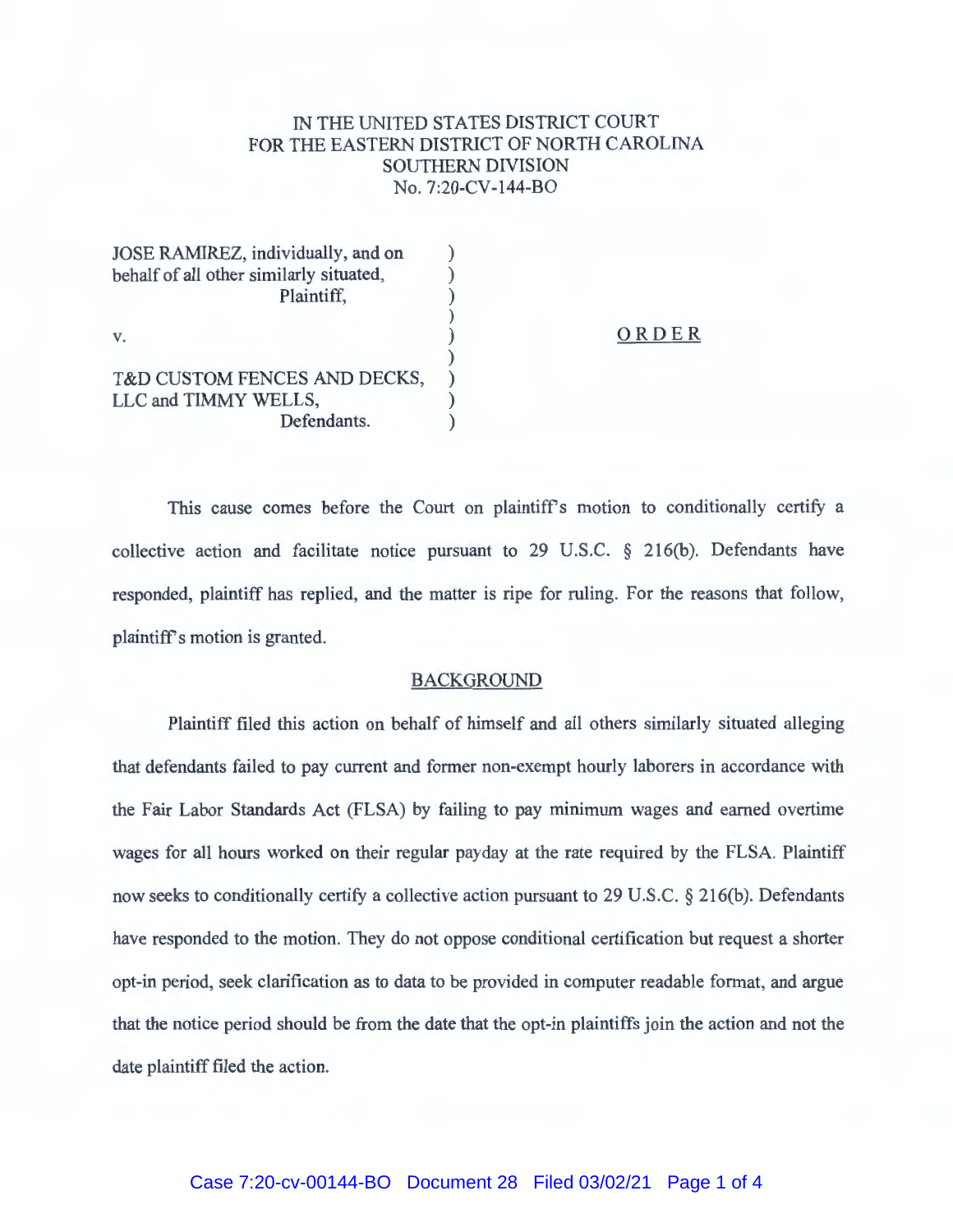## DISCUSSION

The FLSA expressly allows employees to maintain a collective action for, *inter alia,*  "unpaid minimum wages, or their unpaid overtime compensation." 29 U.S.C. § 216(b). To bring a collective action under the FLSA, the putative plaintiffs must satisfy two requirements: (1) they must establish they are "similarly situated" and (2) they must affirmatively consent to the named plaintiffs class representation. *Id.* As to the question of whether the putative plaintiffs are "similarly situated," the Court applies a two-step approach. *See Cameron-Grant v. Maxim Health Care Servs. , Inc.,* 347 F.3d 1240, 1243 (11th Cir. 2003). 1

At the first, "notice" step of the process, the Court determines whether the plaintiff and potential opt-in plaintiffs are sufficiently "similarly situated" to warrant notice being given to allow potential plaintiffs to opt-in and to proceed as a collective action through discovery; at this initial stage, a lenient standard applies. *Choimbol v. Fairfield Resorts, Inc.,* 475 F. Supp. 2d 557, 562 (E.D. Va. 2006) ("Because the court has minimal evidence, this determination is made using a fairly lenient standard.") (internal quotation and citation omitted).

The second step of the two-step approach has been described as follows:

The second determination is typically precipitated by a motion for "decertification" by the defendant usually filed after discovery is largely complete and the matter is ready for trial. At this stage, the court has much more information on which to base its decision, and makes a factual determination on the similarly situated question. If the claimants are similarly situated, the district court allows the representative action to proceed to trial. If the claimants are not similarly situated, the district court decertifies the class, and the opt-in plaintiffs are dismissed without prejudice. The class representatives-i.e. the original plaintiffs-proceed to trial on their individual claims.

<sup>&</sup>lt;sup>1</sup> This Court has previously found the two-step approach to determining whether putative plaintiffs are "similarly situated" to be "rational, fair, and supported by sufficient persuasive case law" and therefore applies it here. *See Ceras-Campo v. WF P 'ship,* No. 5:10-CV-215-BO, 2011 WL 588417, at \*2 (E.D.N.C. Feb. 9, 2011); *see also Velasquez-Monterrosa v. Mi Casita Restaurants,* No. 5:14-CV-448-BO, 2016 WL 1703351 , at \*2 (E.D.N.C. Apr. 27, 2016).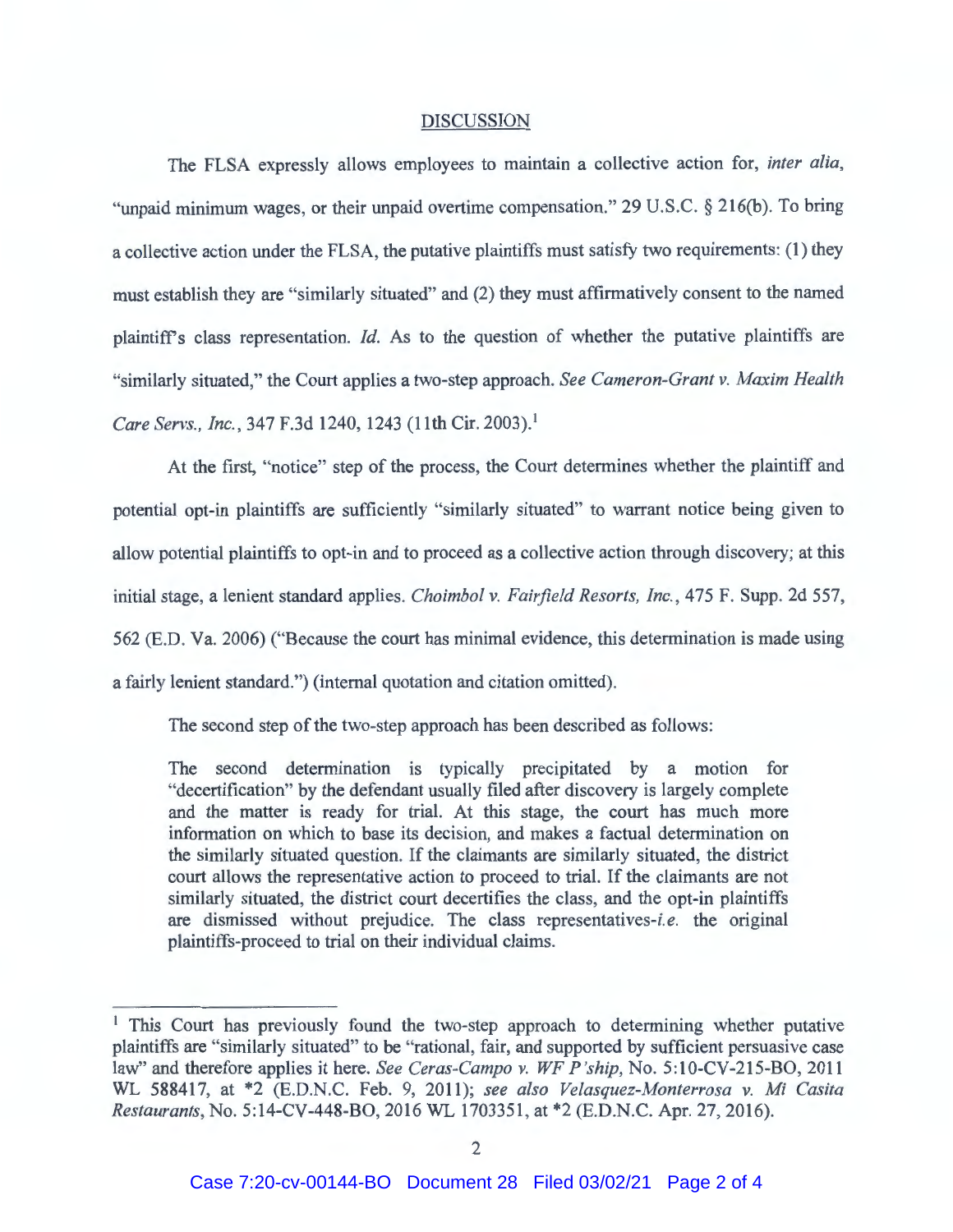*Hipp v. Liberty Nat'! Life Ins. Co.,* 252 F.3d 1208, 1218 (11th Cir. 2001) (quoting *Mooney v. Aramco Servs. Co.,* 54 F.3d 1207, 1213-14 (5th Cir. 1995) (internal footnote omitted)).

The collective action members in this action are alleged to have performed substantially similar job duties, were required to work off the clock, were not paid overtime wages, and were otherwise subject to the same unlawful wage and hour practices. The allegations in the complaint are supported by plaintiff's declaration and a declaration by Jordan Samford, one of plaintiff's co-workers. Defendants do not argue that plaintiffs have failed to satisfy the notice standard, and the Court finds that the plaintiff and potential opt-in plaintiffs are sufficiently similarly situated.

The Court will next address defendants' specific objections to plaintiff's proposed notice. First, the Court finds that a sixty-day opt-in period is fair and reasonable in this case. <sup>2</sup>*See Geiger v. HH Franchising Sys.,* No. 3:17-cv-00738-FDW-DSC, 2018 U.S. Dist. LEXIS 199970, at \*7 (W.D.N.C. Nov. 27, 2018). Defendants do not object to providing information in a computerreadable format but seek clarification on this issue. The Court determines that plaintiff's construction of the term "computer-readable" provided in his reply is appropriate. Defendants shall comply with that definition when providing potential plaintiff information to plaintiff. Finally, the Court finds that a more inclusive notice period at this stage of the proceeding is appropriate. *See, e.g. , Pontones v. San Jose Rest. Inc.,* No. 5:18-CV-219-D, 2020 U.S. Dist. LEXIS 72385, at \*6 (E.D.N.C. Apr. 8, 2020) (listing cases holding same). The Court will permit the notice period to begin on the date plaintiff filed this action.

Accordingly, the Court has determined that plaintiff has satisfied his step one burden and that notice pursuant to 29 U.S.C.  $\S$  216(b) should issue. Further, plaintiff's proposed notice is fair and accurate.

<sup>&</sup>lt;sup>2</sup> In his motion, plaintiff requests a ninety-day opt in period, but in his memorandum in support plaintiff argues that a sixty-day opt in period is routinely approved. The Court determines that a sixty-day period is appropriate in this case.